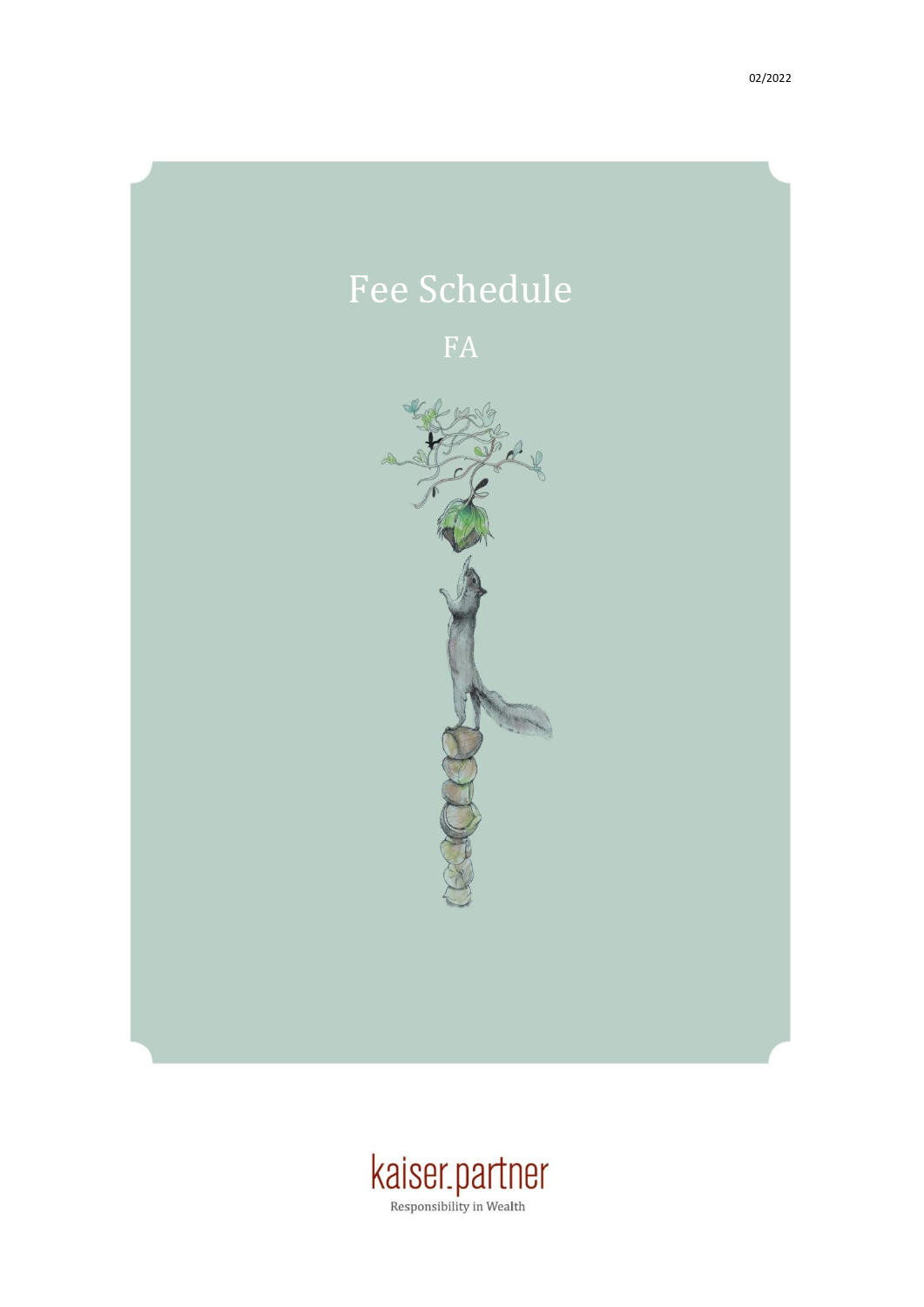## Remuneration

.

All services provided by Kaiser Partner Privatbank AG ("Bank") are, per account, subject to remuneration. If not otherwise agreed between Client and Bank, the Bank shall be remunerated according to this Fee Schedule.

Fees are invoiced or charged directly against the Client's account every quarter and consist of:

- The agreed package fee, plus external/third-party costs as separately shown on the Bank's invoices (e.g. broker or exchange fees, stamp duty or coupon tax, value added tax, etc.)
- The additional, event/service driven fees

The Client gets a separate written confirmation that shows the composition and amount of the remuneration, especially the agreed package fee.

This Fee Schedule enters into force on February 1, 2022.

The Bank reserves the right to make changes to the Fee Schedule at any time. The Client will be informed of such changes in writing or by other appropriate means. The changed Fee Schedule will enter into force within 30 days if the Client does not object within 30 days in writing.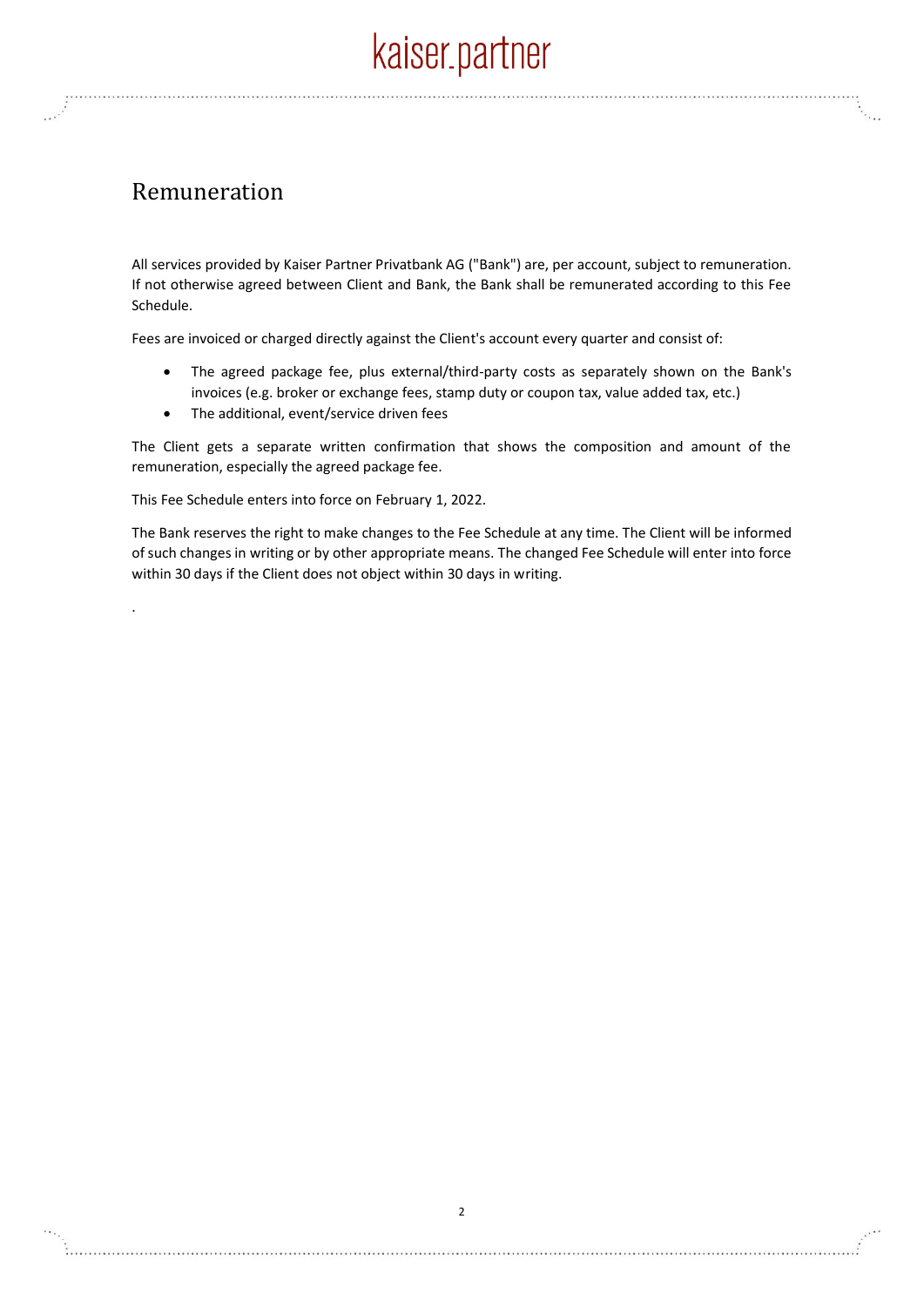#### Package "Trading Special"

In the Package "Trading Special", the Package Fee consists of the regulatory base fee, the basic fee and any ticket fees.

| <b>Regulatory base fee</b>                                                                                  | CHF 100 / quarter     |
|-------------------------------------------------------------------------------------------------------------|-----------------------|
| Basic fee $1$<br>The pricing tiers are based on the value of assets held at the Bank (in CHF or equivalent) |                       |
| 1.0 million<br>up to                                                                                        | 0.48%                 |
| 2.5 million<br>up to                                                                                        | 0.46%                 |
| up to 5.0 million                                                                                           | 0.44%                 |
| up to 10.0 million                                                                                          | 0.42%                 |
| up to 15.0 million                                                                                          | 0.40%                 |
| from 15.0 million                                                                                           | 0.38%                 |
| Minimum                                                                                                     | CHF 500 / quarter     |
| Ticket Fee <sup>2</sup>                                                                                     | CHF 150 / transaction |

#### **Services included in the basic fee**

- Account fee (all currencies incl. CPC-metal accounts)
- Custody account fee
- Quarterly or monthly account statement and portfolio statement and, as requested, generic tax statement (annually)
- Turnover commission

<sup>&</sup>lt;sup>1</sup> The volume for the calculation of the basic fee consists of all assets (e.g. cash, financial instruments, any time deposits and call money, etc….) held at the Bank. To allocate the volume in the above mentioned pricing tiers, the Bank calculates the effective volume at a specific date towards the end of each month. The quarterly basic fee payable consists of the three effective volumes in such quarter.

<sup>&</sup>lt;sup>2</sup> The ticket fee is due for each transaction but transactions in money market investments (fiduciary call-money and time deposit), derivative, foreign exchange and precious metal instruments.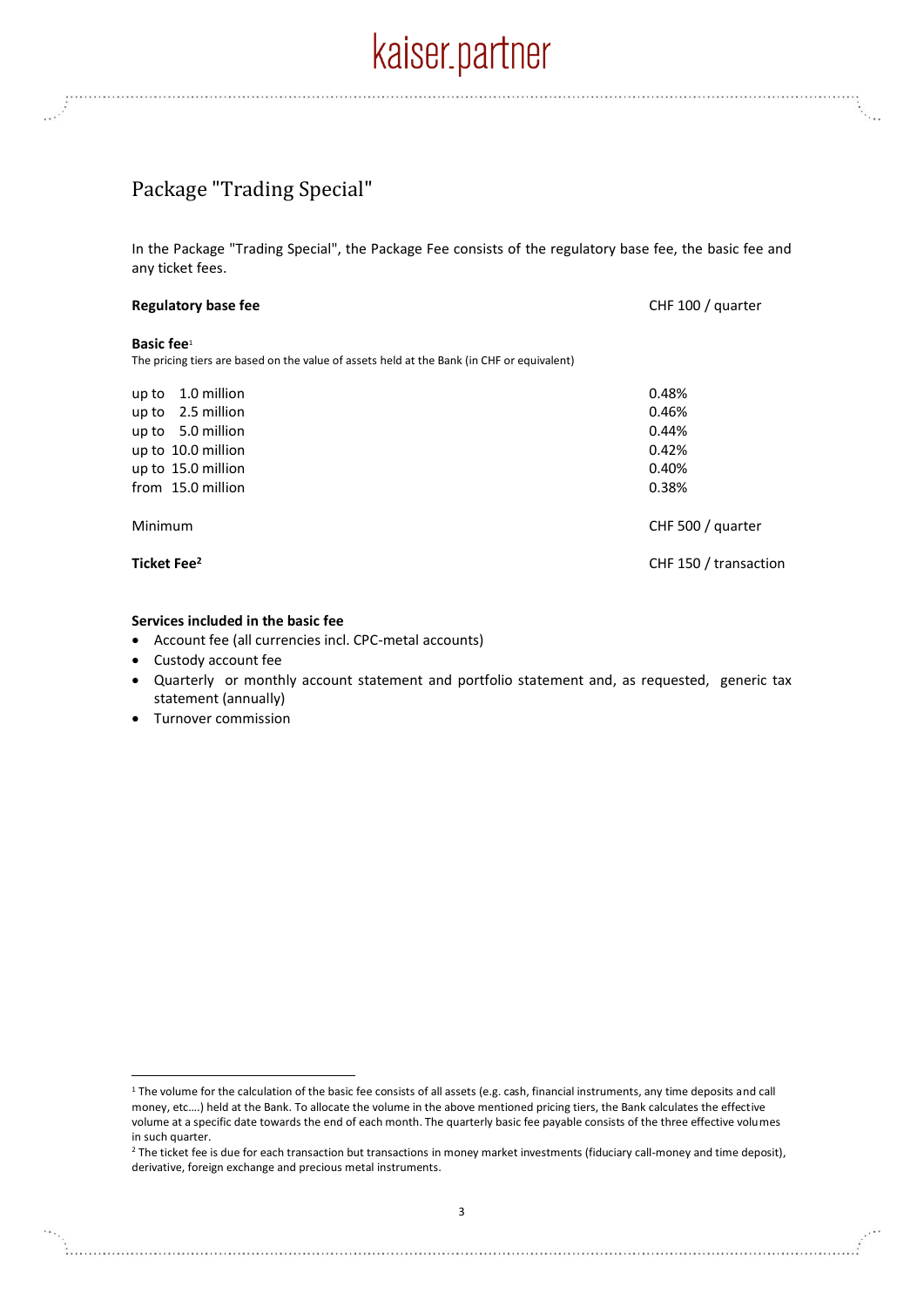## Additional event/service driven fees

#### **For account, custody and investment-related services**

### Account statements

| ٠                            | Quarterly and monthly statements                         | no charge                        |
|------------------------------|----------------------------------------------------------|----------------------------------|
|                              | Weekly statements                                        | CHF 15 / quarter                 |
| $\bullet$                    | Daily statements                                         | CHF 20 / quarter                 |
|                              | Turnover commission                                      |                                  |
|                              | debit transactions                                       | 0.10% / transaction              |
| $\bullet$                    | Maximum commission                                       | CHF 4'000 / transaction          |
| $\bullet$                    | Sale of securities, foreign exchange and precious metals | no commission                    |
|                              | Money market investments                                 |                                  |
|                              | Nostro call-money and time deposit <sup>3</sup>          |                                  |
| $\bullet$                    | In CHF/EUR/USD/GBP                                       | no charge                        |
| $\bullet$                    | Other currency                                           | on request                       |
| ٠                            | Traded money market instruments                          | on request                       |
|                              | Fiduciary call-money and time deposit <sup>4</sup>       |                                  |
| ٠                            | up to CHF 500'000 or equivalent                          | 0.500%                           |
| $\bullet$                    | up to CHF 1'000'000 or equivalent                        | 0.375%                           |
|                              | from CHF 1'000'000 or equivalent                         | 0.250%                           |
|                              | Minimum fiduciary time deposit                           | CHF 200 / investment             |
|                              | Minimum fiduciary call-money                             | CHF 200 / investment per quarter |
|                              | In- and decreasing orders fiduciary call-money           | CHF 75 / investment              |
| <b>Derivatives</b>           |                                                          |                                  |
|                              | <b>EUREX traded options</b>                              |                                  |
| $\bullet$                    | CHF 10'000 (contract value)<br>first                     | 1.10%                            |
| ٠                            | CHF 15'000<br>next                                       | 0.80%                            |
|                              | CHF 25'000<br>next                                       | 0.50%                            |
|                              | CHF 50'000<br>from                                       | 0.30%                            |
| Minimum                      |                                                          | CHF 100 / transaction            |
|                              | Non-EUREX traded options                                 |                                  |
|                              | < 10 contracts                                           | CHF 30 / contract                |
| 11-19 contracts<br>$\bullet$ |                                                          | CHF 25 / contract                |
| > 20 contracts<br>$\bullet$  |                                                          | CHF 20 / contract                |
| Minimum                      |                                                          | CHF 100 / transaction            |
|                              | <b>Financial futures</b>                                 | on request                       |
|                              | Foreign exchange and precious metal investments          | spread                           |
|                              | up to CHF 100'000 or equivalent                          | 1.00%                            |
|                              | up to CHF 250'000 or equivalent                          | 0.20%                            |
|                              | more than CHF 250'000 or equivalent                      | 0.15%                            |

<sup>3</sup> The minimum amount is CHF 100'000 or its equivalent; Increase possible in steps at 1'000 <sup>4</sup> The minimum amount is CHF 250'000 or its equivalent; Increase possible in steps at 1'000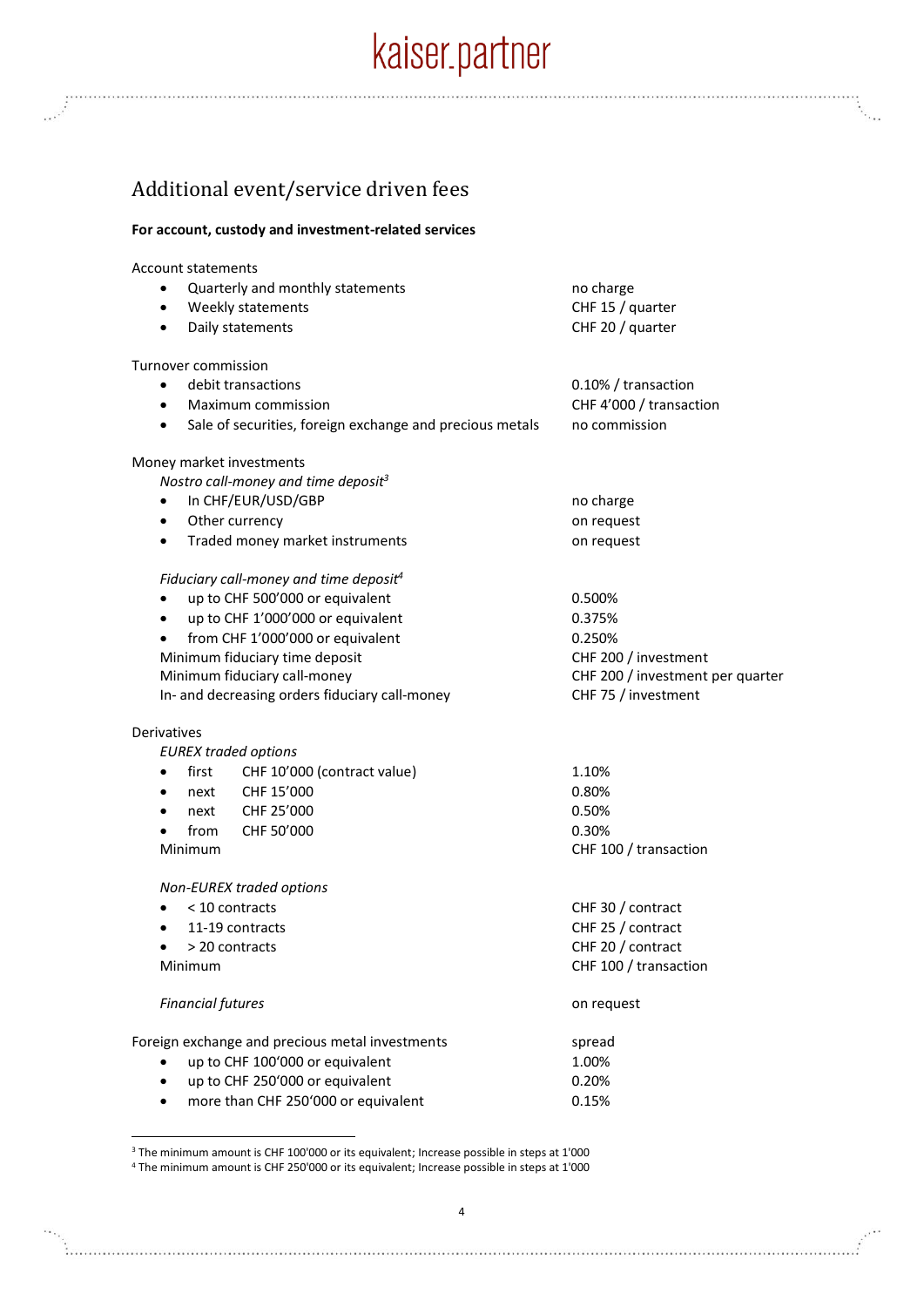#### **Payment-related services**

Payments

- Incoming **no charge** no charge no charge
- Outgoing in CHF/EUR (excl. third-party costs) no charge\*
- 
- Outgoing in other currencies CHF 40 / payment\*\*
- Fee for assuming 3<sup>rd</sup> party fees CHF 10 / payment
- Outgoing in USD CHF 40 / payment\*\*
- \* This only applies to electronic payment orders via e-banking. Orders transmitted in any other way (e.g. by letter, e-mail, fax, telephone, oral presentation, etc...) will be charged at CHF 35 / payment.
- \*\* This only applies to electronic payment orders via e-banking. Orders transmitted in any other way (e.g. by letter, e-mail, fax, telephone, oral presentation, etc...) will be charged at CHF 90 / payment.

| $\bullet$ | <b>SWIFT</b><br><b>Express execution</b>              | CHF 25 / confirmation<br>CHF 30 / execution |
|-----------|-------------------------------------------------------|---------------------------------------------|
| Checks    |                                                       |                                             |
| ٠         | Collection (subject to receipt of payment)            | <b>CHF 200</b>                              |
| $\bullet$ | Issuing                                               | <b>CHF 200</b>                              |
| $\bullet$ | Blocking                                              | <b>CHF 50</b>                               |
|           | Cash transactions (agio / disagio)                    |                                             |
| $\bullet$ | <b>CHF</b>                                            | 0.1%                                        |
| $\bullet$ | <b>EUR</b>                                            | 0.25%                                       |
|           | Other currencies                                      | 0.50%                                       |
|           | For securities-related services                       |                                             |
|           | Securities deliveries                                 |                                             |
| $\bullet$ | External deliveries (inbound)                         | no charge                                   |
| ٠         | Internal deliveries (inbound)                         | no charge                                   |
| $\bullet$ | External deliveries (outbound)                        | CHF 150 / position                          |
| $\bullet$ | Internal deliveries (outbound)                        | no charge                                   |
| $\bullet$ | Physical/precious metals deliveries (inbound)         | CHF 150 / position                          |
| $\bullet$ | Physical/precious metals deliveries (outbound)        | CHF 150 / position                          |
|           | Other securities-related services                     |                                             |
|           | Management of a segregated account for LP-instruments | CHF 250 / year                              |
|           | Management of a segregated account at a CSD           | CHF 10'000 / year                           |
|           | Services relating to tax reports                      |                                             |
|           | Tax-related documents                                 |                                             |
| ٠         | Tax confirmation FL/AT                                | CHF 100 / confirmation                      |
|           | German tax confirmation (tax reclaim)                 | CHF 100 / confirmation                      |